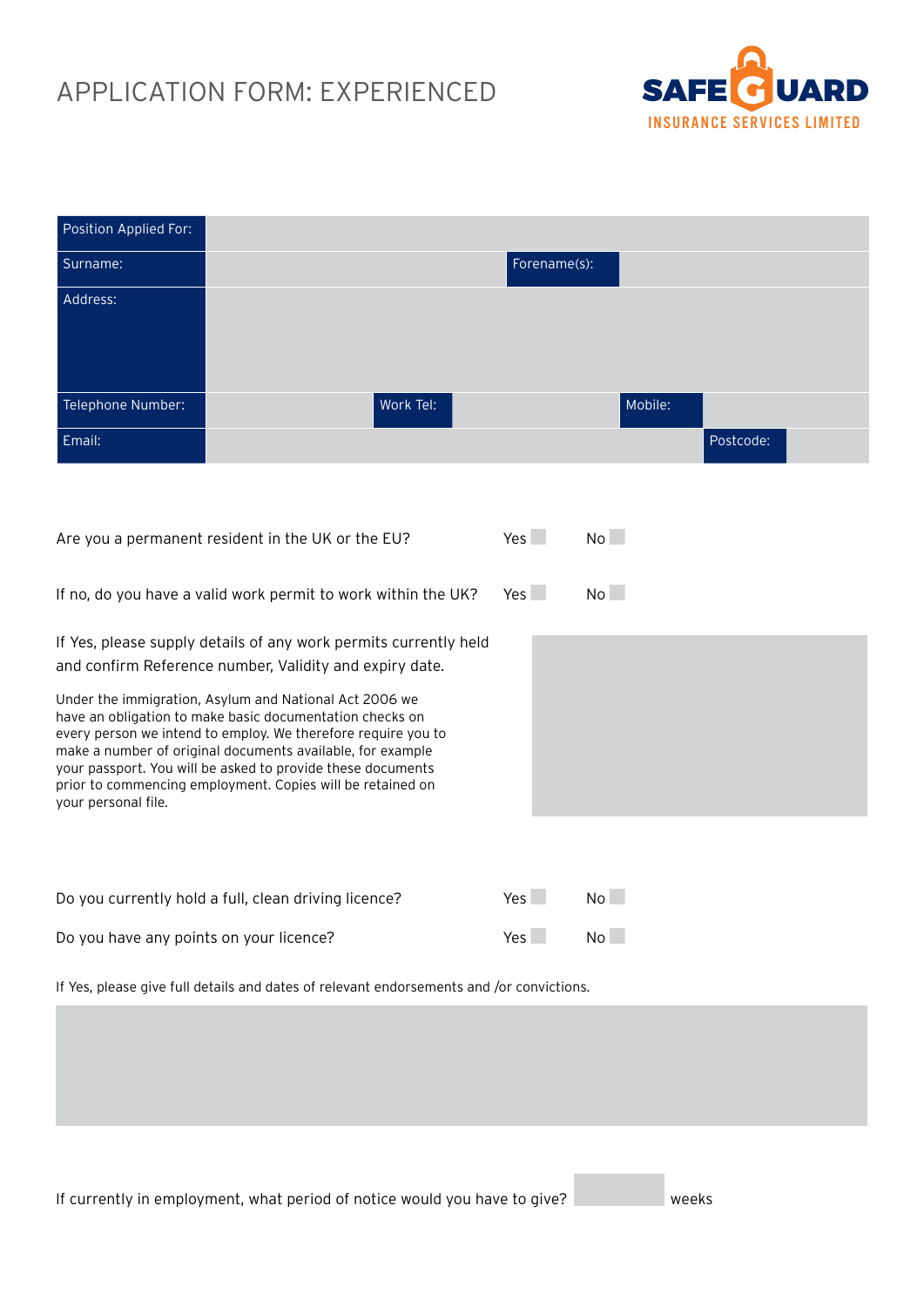## Education & Training

Please give details of schools/colleges if attended and relevant training courses you have attended. We may request copies of these qualifications. (Please continue on a separate page if required).

| Dates From & To: | Name & Address: | Exam Results & Qualifications: |
|------------------|-----------------|--------------------------------|
|                  |                 |                                |
|                  |                 |                                |
|                  |                 |                                |
|                  |                 |                                |
|                  |                 |                                |
|                  |                 |                                |
|                  |                 |                                |
|                  |                 |                                |
|                  |                 |                                |

#### Your Non-academic Achievements & Leisure Interests:

Please give any other details you consider relevant to your application, for example, include details of any further training or development you have recently undertaken: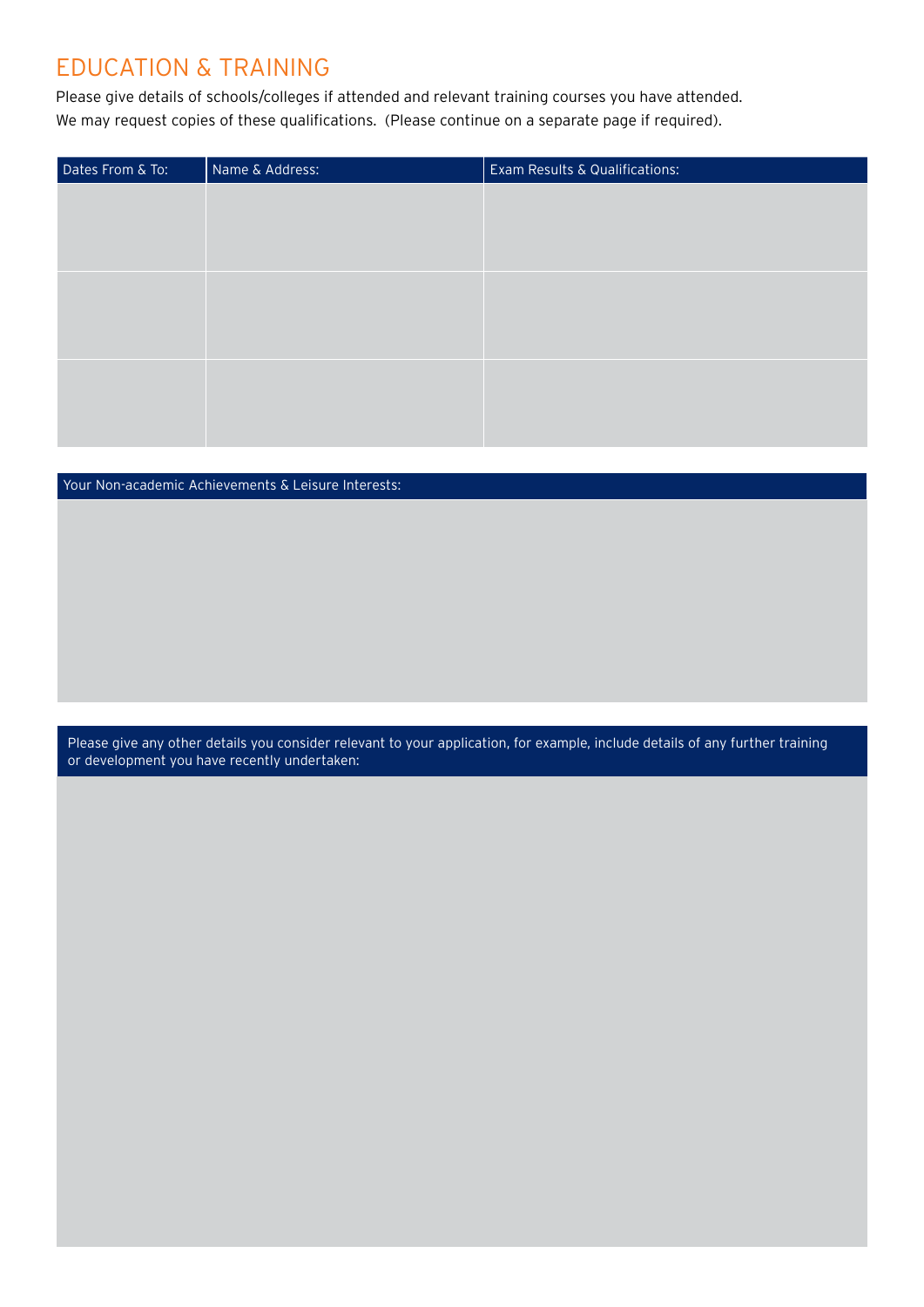### career summary

Please give details of all employment since leaving the education system, starting with your current/most recent employer. If you have ever been dismissed from an employer, indicate which employer and give reasons for the dismissal. Your present employer will not be contacted unless you are offered employment with us. (Please continue on a separate page if required).

| Started (Date):                      | Finished (Date):            |  |
|--------------------------------------|-----------------------------|--|
| <b>Starting Salary:</b>              | Finishing / Present Salary: |  |
| Name, Address & Tel. No of Employer: |                             |  |
|                                      |                             |  |
|                                      |                             |  |
|                                      |                             |  |
| Nature of Business:                  |                             |  |
| Position:                            | Reporting to:               |  |
| Your Responsibilities & Duties:      |                             |  |
|                                      |                             |  |
|                                      |                             |  |
|                                      |                             |  |
| <b>Bonus or Benefits:</b>            |                             |  |
|                                      |                             |  |
|                                      |                             |  |
| Your Reasons for Leaving:            |                             |  |
|                                      |                             |  |
|                                      |                             |  |

| Started (Date):                      | Finished (Date):            |  |  |  |  |  |
|--------------------------------------|-----------------------------|--|--|--|--|--|
| <b>Starting Salary:</b>              | Finishing / Present Salary: |  |  |  |  |  |
| Name, Address & Tel. No of Employer: |                             |  |  |  |  |  |
|                                      |                             |  |  |  |  |  |
|                                      |                             |  |  |  |  |  |
|                                      |                             |  |  |  |  |  |
| Nature of Business:                  |                             |  |  |  |  |  |
| Position:                            | Reporting to:               |  |  |  |  |  |
| Your Responsibilities & Duties:      |                             |  |  |  |  |  |
|                                      |                             |  |  |  |  |  |
|                                      |                             |  |  |  |  |  |
|                                      |                             |  |  |  |  |  |
| Bonus or Benefits:                   |                             |  |  |  |  |  |
|                                      |                             |  |  |  |  |  |
|                                      |                             |  |  |  |  |  |
| Your Reasons for Leaving:            |                             |  |  |  |  |  |
|                                      |                             |  |  |  |  |  |
|                                      |                             |  |  |  |  |  |
|                                      |                             |  |  |  |  |  |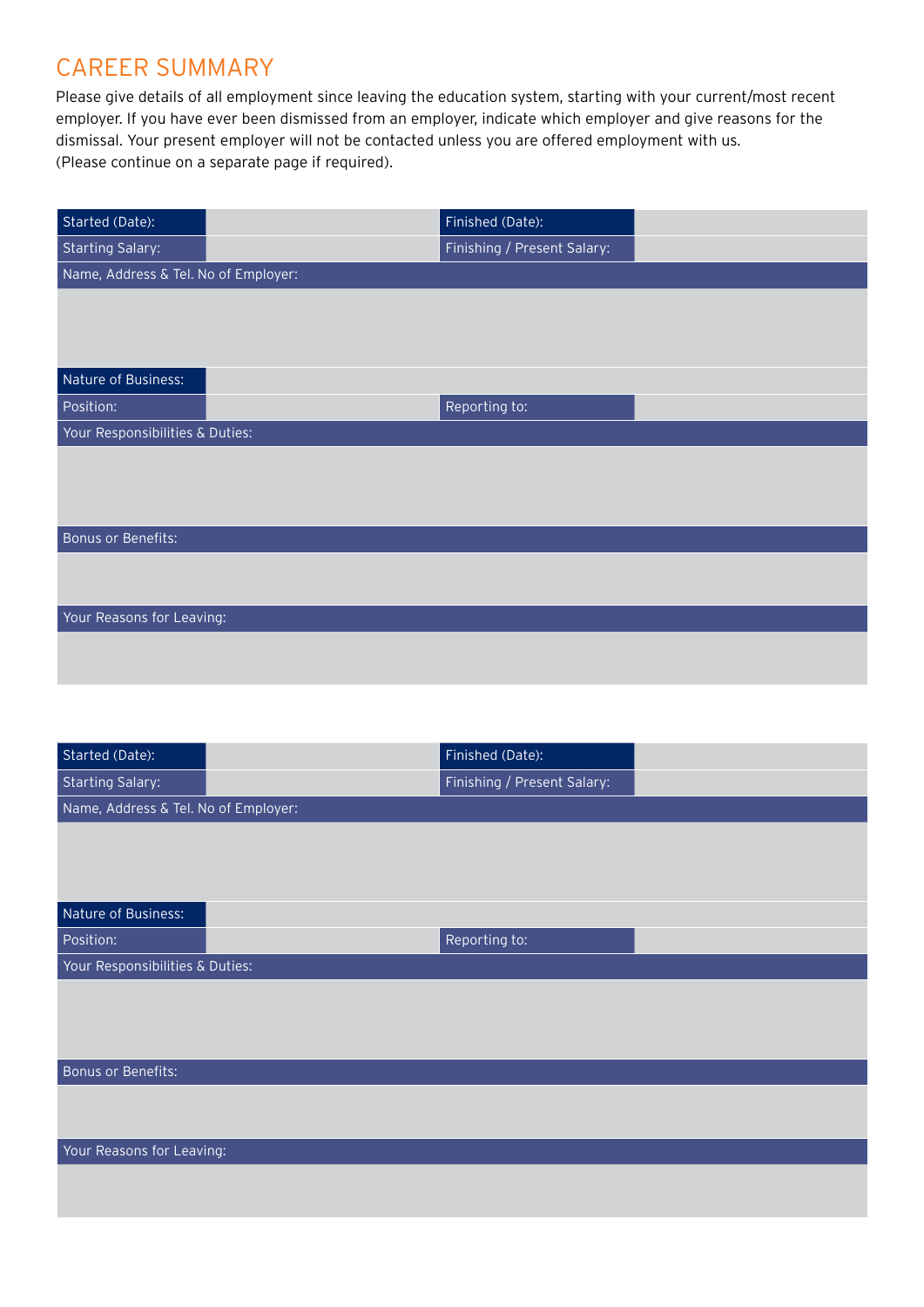| Started (Date):                                                              | Finished (Date):                                                                                      |  |
|------------------------------------------------------------------------------|-------------------------------------------------------------------------------------------------------|--|
| <b>Starting Salary:</b>                                                      | Finishing / Present Salary:                                                                           |  |
| Name, Address & Tel. No of Employer:                                         |                                                                                                       |  |
|                                                                              |                                                                                                       |  |
|                                                                              |                                                                                                       |  |
|                                                                              |                                                                                                       |  |
| Nature of Business:                                                          |                                                                                                       |  |
| Position:                                                                    | Reporting to:                                                                                         |  |
| Your Responsibilities & Duties:                                              |                                                                                                       |  |
|                                                                              |                                                                                                       |  |
|                                                                              |                                                                                                       |  |
|                                                                              |                                                                                                       |  |
| Bonus or Benefits:                                                           |                                                                                                       |  |
|                                                                              |                                                                                                       |  |
|                                                                              |                                                                                                       |  |
| Your Reasons for Leaving:                                                    |                                                                                                       |  |
|                                                                              |                                                                                                       |  |
|                                                                              |                                                                                                       |  |
|                                                                              |                                                                                                       |  |
|                                                                              |                                                                                                       |  |
|                                                                              | Brief details of any other employment not mentioned (Please continue on a separate page if required): |  |
|                                                                              |                                                                                                       |  |
|                                                                              |                                                                                                       |  |
|                                                                              |                                                                                                       |  |
|                                                                              |                                                                                                       |  |
|                                                                              |                                                                                                       |  |
|                                                                              |                                                                                                       |  |
|                                                                              |                                                                                                       |  |
|                                                                              |                                                                                                       |  |
| Has any disciplinary action been                                             |                                                                                                       |  |
| taken against you throughout<br>your employment history:                     |                                                                                                       |  |
|                                                                              |                                                                                                       |  |
|                                                                              |                                                                                                       |  |
|                                                                              |                                                                                                       |  |
| If previously employed in insurance,<br>has any professional indemnity claim |                                                                                                       |  |

| Please give details of any criminal   |
|---------------------------------------|
| convictions: (NB you are required to  |
| give details of any convictions that  |
| are not 'spent' as defined by the     |
| Rehabilitation of Offenders Act 1974) |
|                                       |

been made against you:

Please give details of any holidays already booked (for administrative use only):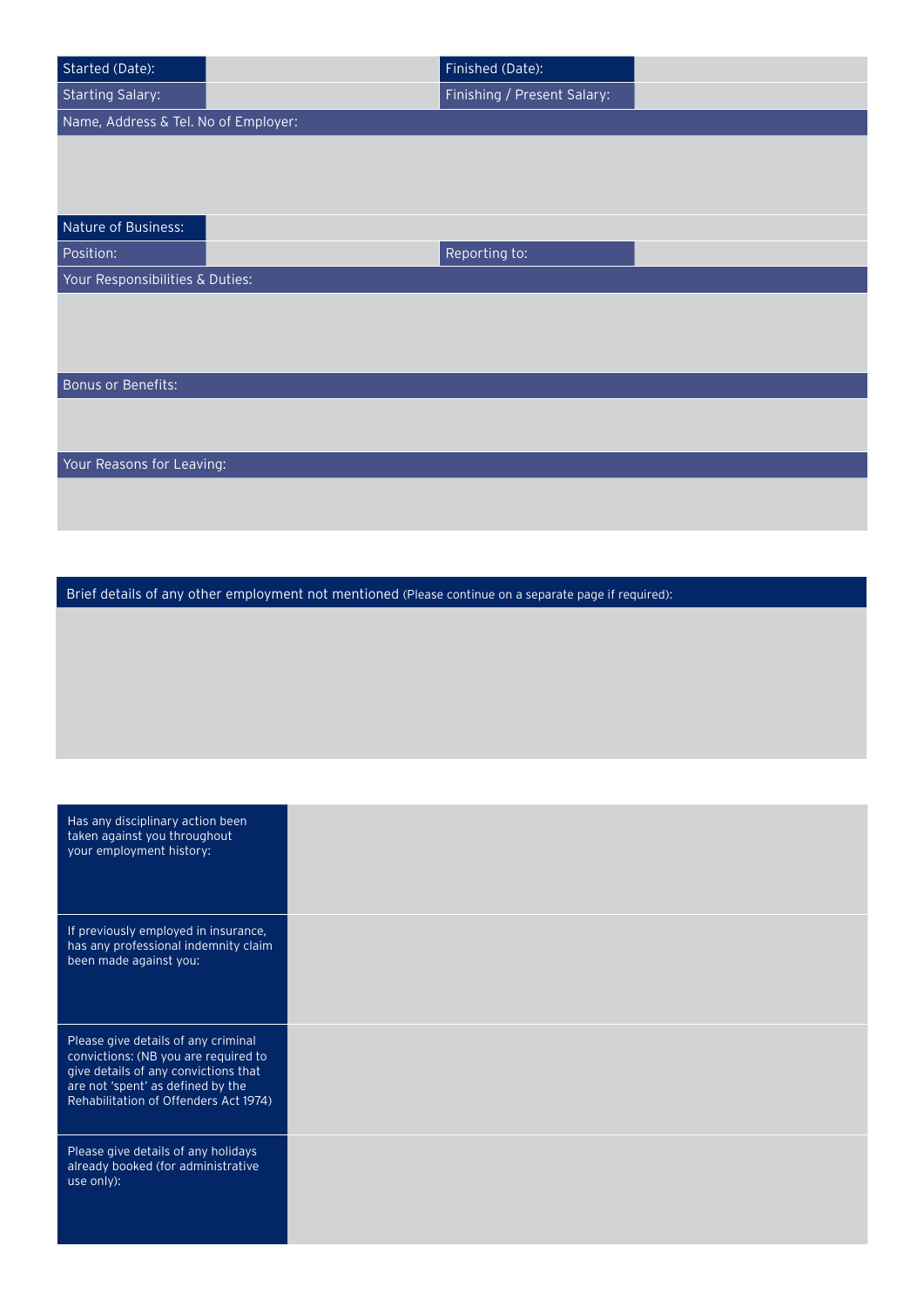## **SKILLS**

1 – Excellent. 2 – good. 3 – average. 4 – inexperienced. 5 – no experience.

| Open GI:                             | Micro Business Insurance:                           |  |
|--------------------------------------|-----------------------------------------------------|--|
| Acturis:                             | <b>SME Business Insurance:</b>                      |  |
| Other Insurance<br>Computer Systems: | Corporate Business Insurance:                       |  |
|                                      | Marine Transit Insurance:                           |  |
| Microsoft Word:                      | Marine Cargo Insurance:                             |  |
| Microsoft Excel:                     | Marine Trade:                                       |  |
| Microsoft Access:                    | Property Owners:                                    |  |
| Microsoft Powerpoint:                | House Insurance:                                    |  |
| Microsoft Outlook:                   | Car Insurance:                                      |  |
| Sales:                               | <b>Bike Insurance:</b>                              |  |
| Motor Trade Insurance:               | Professional Indemnity,<br>Directors & Officers and |  |
| Commercial Vehicle/HGV Insurance:    | Cyber Liability:<br>Please specify experience:      |  |
| Fleet Insurance:                     |                                                     |  |
| Public Liability Insurance:          |                                                     |  |
| <b>Business Insurance:</b>           |                                                     |  |

# **REFERENCES**

Please give details of two people who would be willing to act as referee. These must be persons who have known you for at least three years, preferably in a professional capacity. (one must be your current or last employer).

| <b>FIRST REFEREE</b>                      |  |
|-------------------------------------------|--|
| Name:                                     |  |
| Occupation and position held:             |  |
| Contact Details -<br>Address & Tel Number |  |
| Relationship:                             |  |
| How long known:                           |  |
|                                           |  |
| <b>SECOND REFEREE</b>                     |  |
| Name:                                     |  |
| Occupation and position held:             |  |
| Contact Details -<br>Address & Tel Number |  |
| Relationship:                             |  |